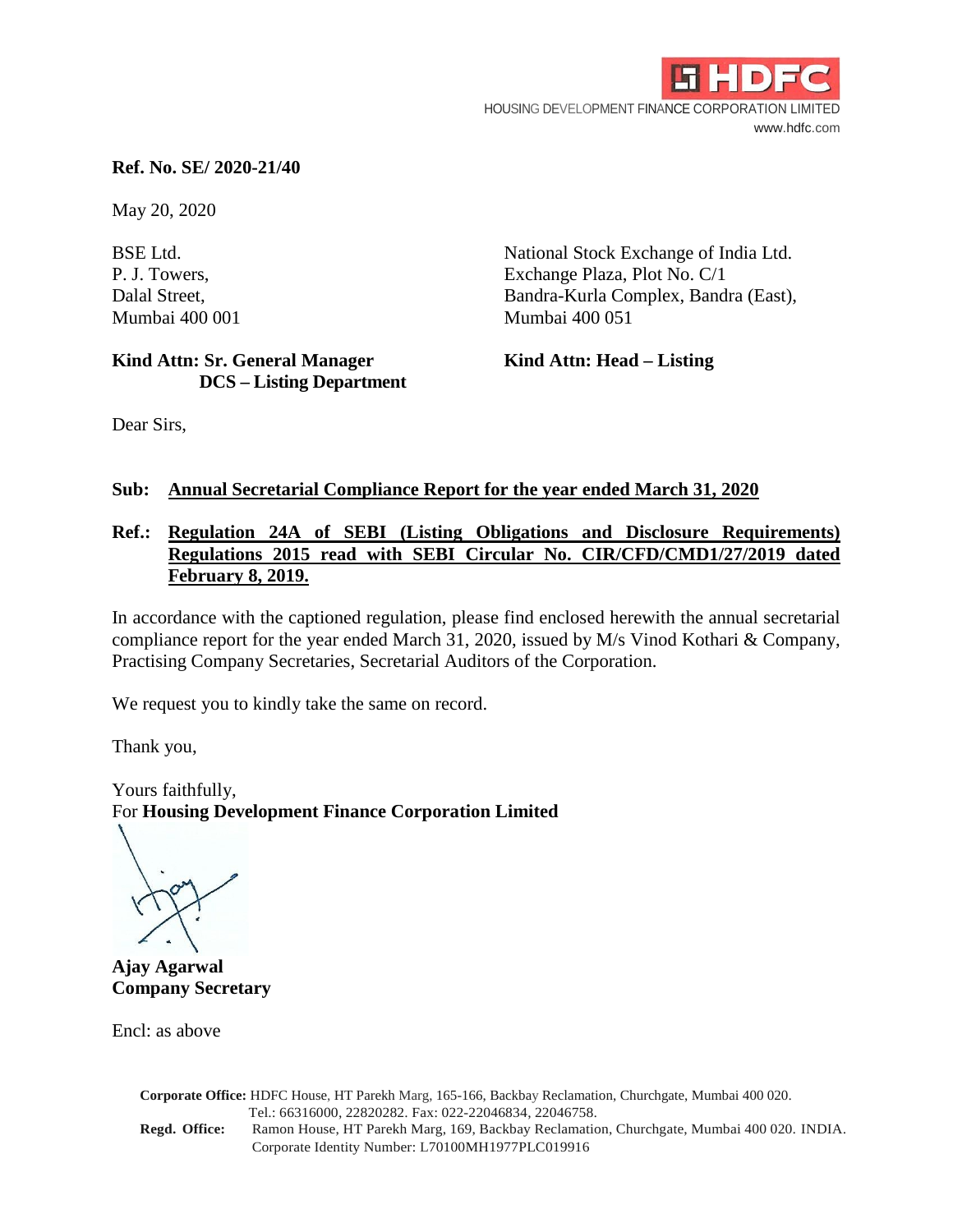## **VINOD KOTHARI & COMPANY**

**Practising Company Secretaries 403 – 406, Shreyas Chambers, 175, Dr. D. N. Road, Fort, Mumbai – 400 001, India Phone: 022 – 2261 4021 | 022 – 6237 0959 Email: corplaw@vinodkothari.com Web: www.vinodkothari.com Unique Code – P1996WB042300 PAN – AAMFV6726E GSTIN – 27AAMFV6726E1ZU UdyogAdhar Number – WB10D0000448**

#### **Secretarial compliance report of Housing Development Finance Corporation Limited for the year ended March 31, 2020**

We, M/s Vinod Kothari & Company, have examined:

- (a) all the documents and records made available to us and explanation provided by Housing Development Finance Corporation Limited ("the listed entity"),
- (b) the filings/ submissions made by the listed entity to the stock exchanges,
- (c) website of the listed entity,
- (d) any other document/ filing, as may be relevant, which has been relied upon to make this certification,

for the year ended March 31, 2020 ("Review Period") in respect of compliance with the provisions of :

- (a) the Securities and Exchange Board of India Act, 1992 ("SEBI Act") and the Regulations, circulars, guidelines issued thereunder; and
- (b) the Securities Contracts (Regulation) Act, 1956 ("SCRA"), rules made thereunder and the Regulations, circulars, guidelines issued thereunder by the Securities and Exchange Board of India("SEBI");

The specific Regulations, whose provisions and the circulars/ guidelines issued thereunder, have been examined, include, to the extent applicable:-

- (a) Securities and Exchange Board of India (Listing Obligations and Disclosure Requirements) Regulations, 2015;
- (b) Securities and Exchange Board of India (Substantial Acquisition of Shares and Takeovers) Regulations, 2011;
- (c) Securities and Exchange Board of India (Share Based Employee Benefits) Regulations, 2014;
- (d) Securities and Exchange Board of India (Issue and Listing of Debt Securities) Regulations, 2008;

*Kolkata:* 1006 – 1009, Krishna Building, 224, A.J.C. Bose Road, Kolkata – 700 017 Phone – 033 2281 7715; 033 2281 3742; 033 4001 0157

*Delhi: A - 467, First Floor, Defence Colony, New Delhi - 110 024, Phone - 011 4131 5340*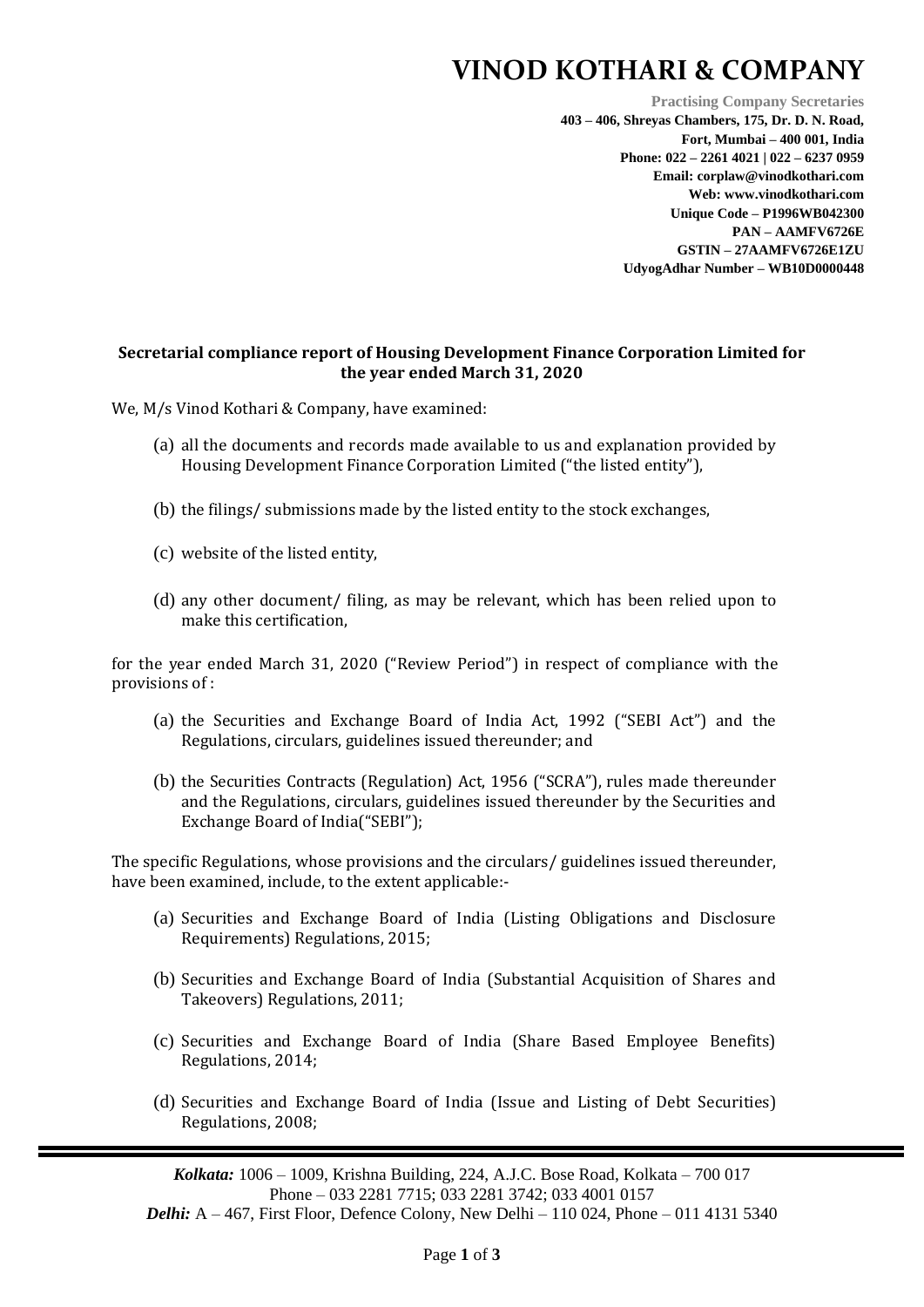# **VINOD KOTHARI & COMPANY**

**Practising Company Secretaries 403 – 406, Shreyas Chambers, 175, Dr. D. N. Road, Fort, Mumbai – 400 001, India Phone: 022 – 2261 4021 | 022 – 6237 0959 Email: corplaw@vinodkothari.com Web: www.vinodkothari.com Unique Code – P1996WB042300 PAN – AAMFV6726E GSTIN – 27AAMFV6726E1ZU UdyogAdhar Number – WB10D0000448**

- (e) Securities and Exchange Board of India (Prohibition of Insider Trading) Regulations, 2015;
- (f) The Securities and Exchange Board of India (Intermediaries) Regulations, 2008;
- (g) The Securities and Exchange Board of India (Registrars to an Issue and Share Transfer Agents) Regulations,1993;
- (h) Securities and Exchange Board of India (Debenture Trustee) Regulations, 1993 (in relation to obligations of Issuer Company);

and circulars/ guidelines issued thereunder;

and based on the above examination, We hereby report that, during the Review Period:

(a) The listed entity has complied with the provisions of the above Regulations and circulars/ guidelines issued thereunder, except in respect of matters specified below:-

| Sr.<br><b>Compliance Requirement</b><br>(Regulations/circulars/guidelines<br><b>No</b><br>including specific clause) |  |  | Deviations   Observations/ Remarks of the<br><b>Practicing Company</b><br><b>Secretary</b> |  |  |  |  |
|----------------------------------------------------------------------------------------------------------------------|--|--|--------------------------------------------------------------------------------------------|--|--|--|--|
| None.                                                                                                                |  |  |                                                                                            |  |  |  |  |

- (b) The listed entity has maintained proper records under the provisions of the above Regulations and circulars/ guidelines issued thereunder insofar as it appears from our examination of those records.
- (c) The following are the details of actions taken against the listed entity/ its promoters (*the listed entity does not have an identifiable promoter*)/ directors/ material subsidiaries either by SEBI or by Stock Exchanges (*including under the Standard Operating Procedures issued by SEBI through various circulars)* under the aforesaid Acts/ Regulations and circulars/ guidelines issued thereunder:

*Kolkata:* 1006 – 1009, Krishna Building, 224, A.J.C. Bose Road, Kolkata – 700 017 Phone – 033 2281 7715; 033 2281 3742; 033 4001 0157 *Delhi: A – 467, First Floor, Defence Colony, New Delhi – 110 024, Phone – 011 4131 5340*